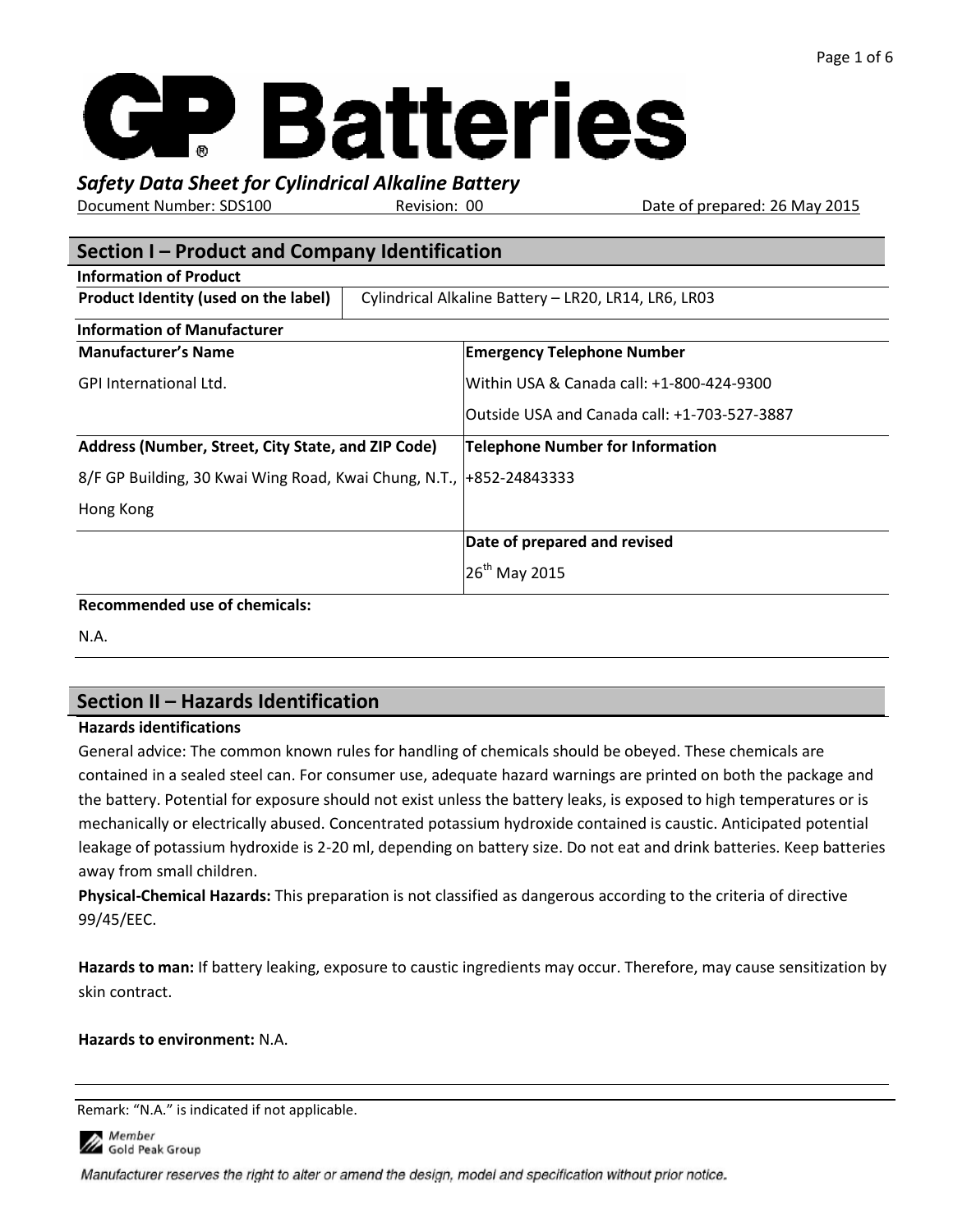

Document Number: SDS100 Revision: 00 Date of prepared: 26 May 2015

### **Section III – Composition/Information on Ingredients**

| Ingredient                            | CAS No.    | Approximate %/wt |          |             |             |  |
|---------------------------------------|------------|------------------|----------|-------------|-------------|--|
|                                       |            | <b>LR03</b>      | LR6      | <b>LR14</b> | <b>LR20</b> |  |
| Manganese<br><b>Dioxide</b><br>(MnO2) | 1313-13-9  | 40.9             | 42.6     | 40.6        | 41.8        |  |
| Zinc $(2n)$                           | 7440-66-6  | 14.8             | 16.1     | 16.0        | 17.4        |  |
| Water (H2O)                           | 7732-18-5  | 11.7             | 12.2     | 11.0        | 11.1        |  |
| Potassium<br>Hydroxide<br>(KOH)       | 1310-58-3  | 4.8              | 5.2      | 7.0         | 7.0         |  |
| Graphite                              | 7782-42-5  | 1.7              | 3.0      | 3.2         | 3.4         |  |
| <b>Brass</b>                          | 12597-71-6 | 3.0              | 2.4      | 1.2         | 0.8         |  |
| <b>Steel</b>                          | 7439-89-6  | 20.4             | 15.7     | 18.6        | 16.3        |  |
| Ni-plating                            | 7440-02-0  | 0.3              | 0.3      | 0.2         | 0.2         |  |
| Nylon-66                              | None       | 1.5              | 1.6      | 1.6         | 1.4         |  |
| Fiber                                 | None       | 0.9              | 0.9      | 0.6         | 0.6         |  |
| Mercury (Hg)                          | 7439-97-6  | < 0.0001         | < 0.0001 | < 0.0001    | < 0.0001    |  |
| Lead (Pb)                             | 7439-92-1  | < 0.0030         | < 0.0030 | < 0.0030    | < 0.0030    |  |
| Cadmium<br>(Cd)                       | 7440-43-9  | < 0.0003         | < 0.0003 | < 0.0003    | < 0.0003    |  |
| Arsenic (As)                          | 7440-38-2  | < 0.0001         | < 0.0001 | < 0.0001    | < 0.0001    |  |

#### **Chemical Nature: Alkaline zinc-manganese dioxide batteries**

## **Section IV – First-aid Measures**

**Inhalation:** In case of excessive inhalation due to leaking batteries remove to fresh air. Obtain medical advice. **Skin Contact:** If exposed to a leaking battery, remove contaminated clothing. Wash exposed areas with plenty of water and soap. If irritation occurs, consult a physician.

**Eye contact:** If a battery is leaking and materials contact eyes, flush immediately with running water for at least 15 minutes. Consult an ophthalmologist at once.

**Ingestion:** Not anticipated due to size of batteries. Choking may occur with the smaller size batteries. If exposed to a leaking battery, rinse mouth and surrounding areas with running water for at least 15 minutes. Give plenty of water to drink. Do not induce vomiting. Obtain medical advice.

Remark: "N.A." is indicated if not applicable.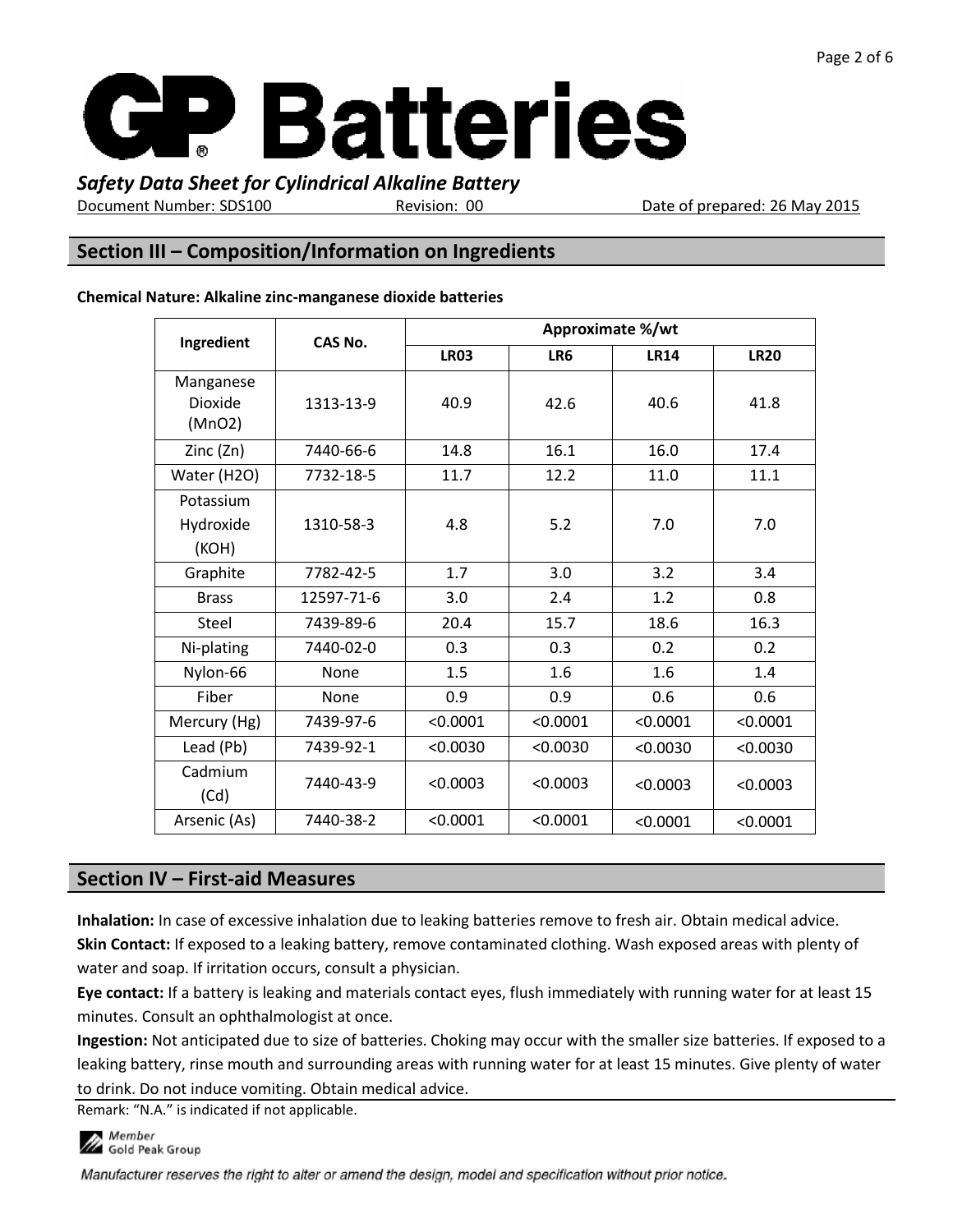

Document Number: SDS100 Revision: 00 Date of prepared: 26 May 2015

### **Section V – Fire-fighting Measures**

**Suitable extinguishing media:** Carbon dioxide (CO2), foam, dry chemical powder.

**Extinguishing media not to be used:** Never use a direct water jet.

**Exposure hazards from combustion products:** In case of fire, carbon dioxide, carbon monoxide and other toxic organic substances will be generated. Do not inhale fumes and smoke.

**Personal protective equipments:** Wear full protective clothing. Use self-contained breathing apparatus.

## **Section VI – Accidental Release Measures**

**Personal precautions:** Notify safety personnel of large spills. Caustic potassium hydroxide may be released from leaking or ruptured batteries. Avoid eye or skin contact and inhalation of vapours. Increase the ventilation. Wear protective clothing. Keep unprotected persons away.

**Environmental precautions:** Avoid discharge and penetration into sewerage systems, waterways, pits, and cellars. **Methods for cleaning up:** Collect spilled material with an insert standard absorbent like sand or silica. Care for wellventilated conditions. Recycle or dispose of the materials in an appropriate way.

## **Section VII – Handling and Storage**

## **General handling:**

Obey the common known rules and precautions for handling with chemicals. Avoid mechanical and electrical abuse. Do not short battery or install incorrectly. Batteries may explode, pyrolize or vent if disassembled, crushed, recharged or exposed to high temperatures. Install batteries according to equipment instructions. Do not mix battery systems, such as alkaline and zinc- carbon. Replace all batteries in equipment at the same time. Do not carry batteries loose in pocket or bag. Do not remove battery labels.

## **Storage:**

Store product in well-filled, appropriate coated and tightly closed containers avoiding influence of oxygen/air, light and humidity. Storage at room temperature.

## **Section VIII – Exposure Controls/Personal Protection**

**Exposition/Technical measures:** Atmospheric vapour concentrations must be minimized by adequate ventilation. **Protection of hands, eyes and skin:** None required under normal use conditions. When handling leaking batteries, use neoprene, rubber or nitrile gloves and wear safety glasses to protect hands, eyes and skin. **General safety and hygiene measures:** Use only as directed.

Remark: "N.A." is indicated if not applicable.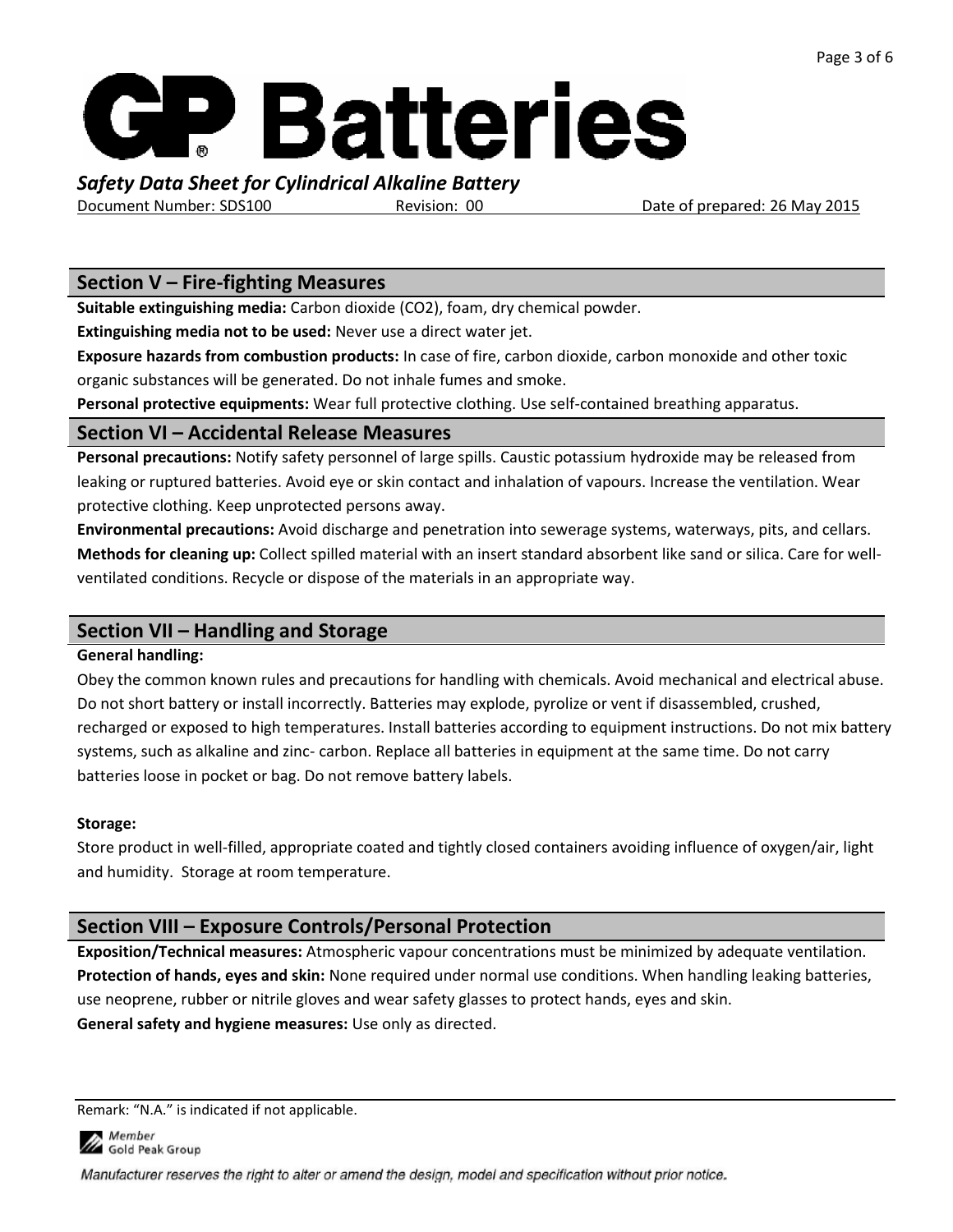# **GP Batteries**

*Safety Data Sheet for Cylindrical Alkaline Battery*

Document Number: SDS100 Revision: 00 Date of prepared: 26 May 2015

## **Section IX – Physical and Chemical Properties**

Physical state: Stainless steel top battery Colour: Contents dark and gray in colour Odour: N.A. Melting point: N.A. Boiling point: N.A. Flash point: N.A. Explosion limit: Not available Ignition temperature: Not available Vapour pressure: Not available Specific gravity: N.A. Solubility in water: N.A. Solubility in other solvents: N.A. PH value: Not available Partition coefficient: Not available Viscosity: Not available

# **Section X – Stability and Reactivity**

Thermal decomposition: Batteries may burst and release hazardous decomposition products when exposed to fire. Substances to avoid: Strong oxidation agents.

Hazardous reactions: Contents incompatible with strong oxidizing agents.

Hazardous decomposition products: Thermal degradation may produce hazardous fumes of zinc and manganese; hydrogen gas; caustic vapors of potassium hydroxide and other toxic by-products.

## **Section XI – Toxicological Information**

Toxicity information is available on the battery ingredients noted in Section III, but in general, N.A. to intact batteries

Chronic health effects: N.A.

# **Section XII – Ecological Information**

Not available.

## **Section XIII – Disposal Considerations**

**Product:** Dispose in accordance with appropriate regulations. If in doubt, contact your local government office concerned for information. Do not incinerate, since batteries may explode at excessive temperatures.

Remark: "N.A." is indicated if not applicable.



Manufacturer reserves the right to alter or amend the design, model and specification without prior notice.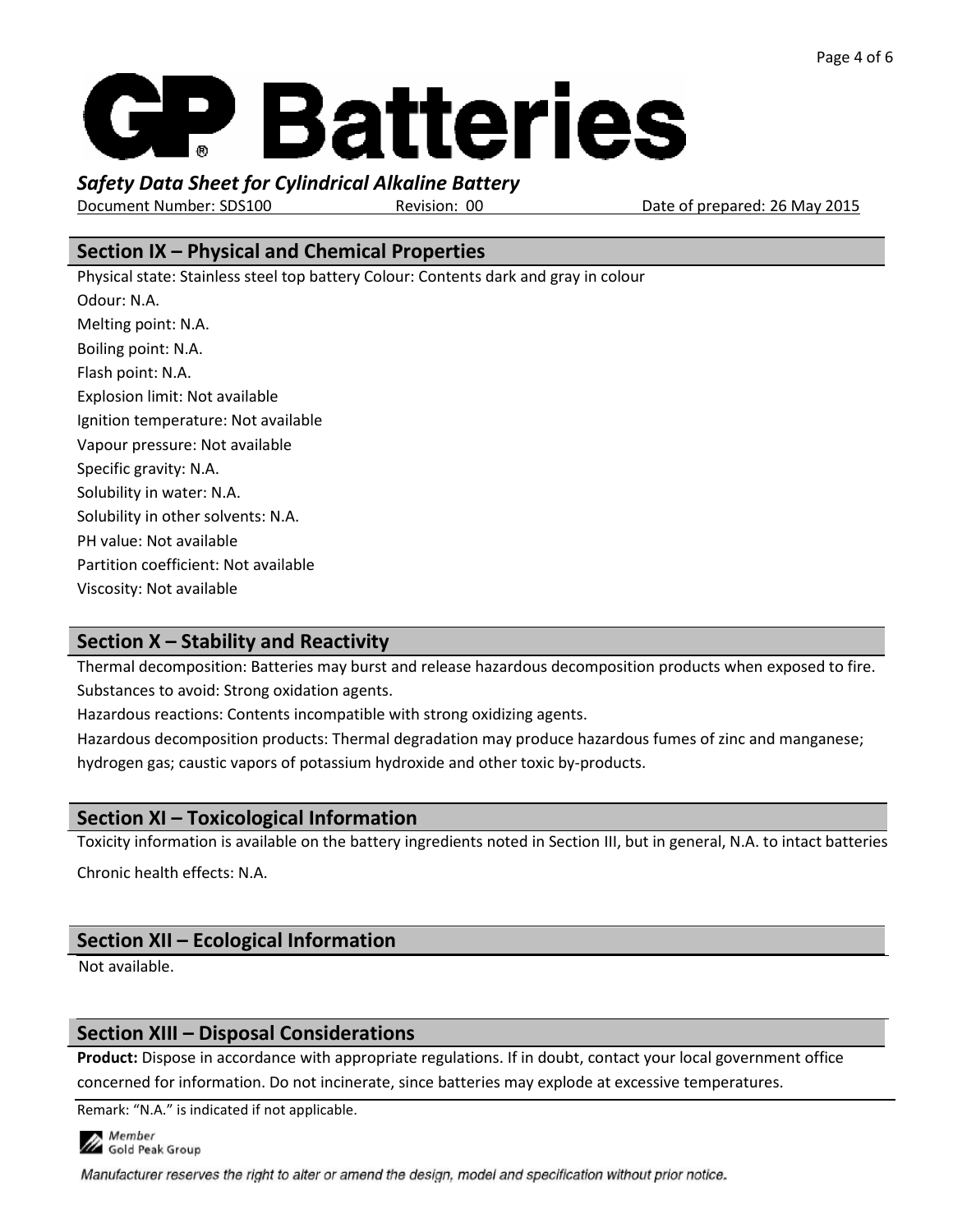

Document Number: SDS100 Revision: 00 Date of prepared: 26 May 2015

## **Section XIV – Transport Information**

Road (ADR/RID): Not regulated

Air (ICAO/IATA):

IATA DGR (55th): Special Provision A123: "Examples of such batteries are: alkali-manganese, zinc-carbon, nickelmetal hydride and nickel-cadmium batteries. Any electrical battery ... having the potential of a dangerous evolution of heat must be prepared for transport as to prevent (a) a short-circuit (e.g. in the case of batteries, by the effective insulation of exposed terminals...) is forbidden from transport; and (b) accidental activation. The words "Not Restricted" and the Special Provision number must be included in the description of the substance on the Air Waybill as required by 8.2.6, when an Air Waybill is issued."

#### Sea (IMDG):

IMDG CODE:Special Provision 304 which says: "Batteries, dry, containing corrosive electrolyte which will not flow out of the battery if the battery case is cracked are not subject to the provisions of this Code provided the batteries are securely packed and protected against short-circuits. Examples of such batteries are: alkaline-manganese, zinccarbon, nickel metal hydride and nickel-cadmium batteries"

These batteries are not regulated by international agencies as hazardous materials or dangerous goods when shipped. A shipping name of "Alkaline Batteries – Non-hazardous" may be used on all domestic and international bills of lading.

In general, all batteries in all forms of transportation (ground, air, or ocean) must be packaged in a safe and responsible manner. Regulatory concerns from all agencies for safe packaging require that batteries be packaged in a manner that prevents short circuits and be contained in "strong outer packaging" that prevents spillage of contents. All original packaging for GP alkaline batteries has been designed to be compliant with these regulatory concerns.

## **Section XV – Regulatory Information**

Symbol: N.A. EC labeling: None Risk phrases: None Safety phrases: None Labeling is not required because cylindrical alkaline batteries are classified as " articles " under the Dangerous Preparations Directive and as such are exempt from the requirements of the Directive.

Remark: "N.A." is indicated if not applicable.

**Member** Gold Peak Group

Manufacturer reserves the right to alter or amend the design, model and specification without prior notice.